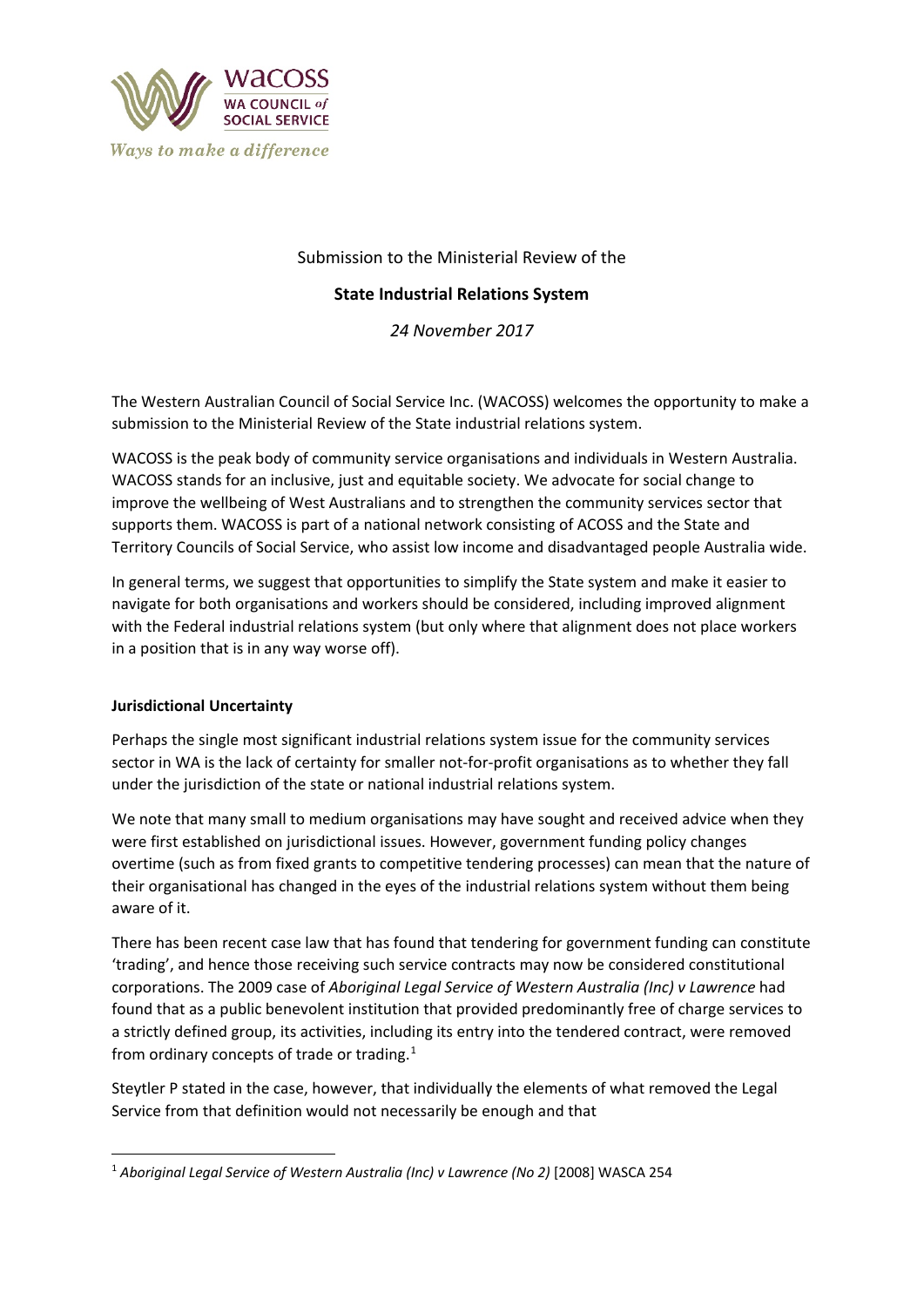*A trading corporation can contract with government to provide a charitable or welfare function in fulfilment of government policy. Ordinarily, the provision of large scale legal and allied services, for reward, is trading and the fact that it is not done for profit is not determinative of its character.*

The following year in *Bankstown Handicapped Children's Centre Association Inc v Hillman*, the Federal Court held that though the activities of the Association were the "provision of public welfare services" at a cost recovery basis, that did not "detract from the essentially commercial nature of the activities" in part because "its continued existence depended on its success in placing itself in a position in which it would continue to remunerated by continuing to provide those services".<sup>[2](#page-1-0)</sup>

More recently, we have seen *Re Marie Pasalskyj*, which determined that Outcare met the definition of a trading corporation as a result of the competitive tender process where the Government was seeking specific services at competitive rates, and where payment was made for the actual services provided. The commission contrasted this with the provision of bulk grants, which it characterised as lacking "the character of buying and selling between the organisation and the funding agency, and are often provided gratuitously to the public and are considered to be an end in themselves".<sup>[3](#page-1-1)</sup>

For organisations, however, the line between competitive tenders and open grants applications processes remains blurry, with a range of variations between different funding agencies, and different processes at State and Federal levels.

That an organisation is now engaging in competitive tendering, rather than receiving bulk grants, is not necessarily because of any decision by the organisation to change its mission, purpose or services, but is the result of government changing its contracting practices. For small organisations, who may have received direction and advice when first being established, but have not retained any legal or human resource expertise, that a decision by government as to how services are to be procured shifts them into a different industrial relations framework may not have occurred to them.

A number of these small to medium organisations may have ongoing state-registered Enterprise Bargaining Agreements (EBAs) from before 2010, but (due to changes in funding and contracting arrangements) arguably should now be considered under the federal system - throwing the enforceability of those EBAs into doubt, and putting both workers and employers into potential jeopardy.

It can be difficult and financially prohibitive for small not-for-profit service providers to correctly determine under which industrial relations system they should function. Provision of access to free or genuinely affordable advice would be to the benefit of the organisations and their workers. Government as a funder, and often the designer, of services has a responsibility to ensure they are being delivered safely and appropriately to its citizens, and with the risk of those services being caught up in complex and arguably unnecessary legal proceedings to establish jurisdiction, would also benefit.

Where organisations are found to be mistaken as to which system they operate under, the opportunity to establish a transition scheme to help them re-register agreements in the appropriate system should be explored.

<span id="page-1-0"></span><sup>&</sup>lt;sup>2</sup> Bankstown Handicapped Children's Centre Association Inc v Hillman (2010) 182 FCR 483

<span id="page-1-1"></span><sup>3</sup> *Re Marie Pasalskyj* [2015] FWC 7309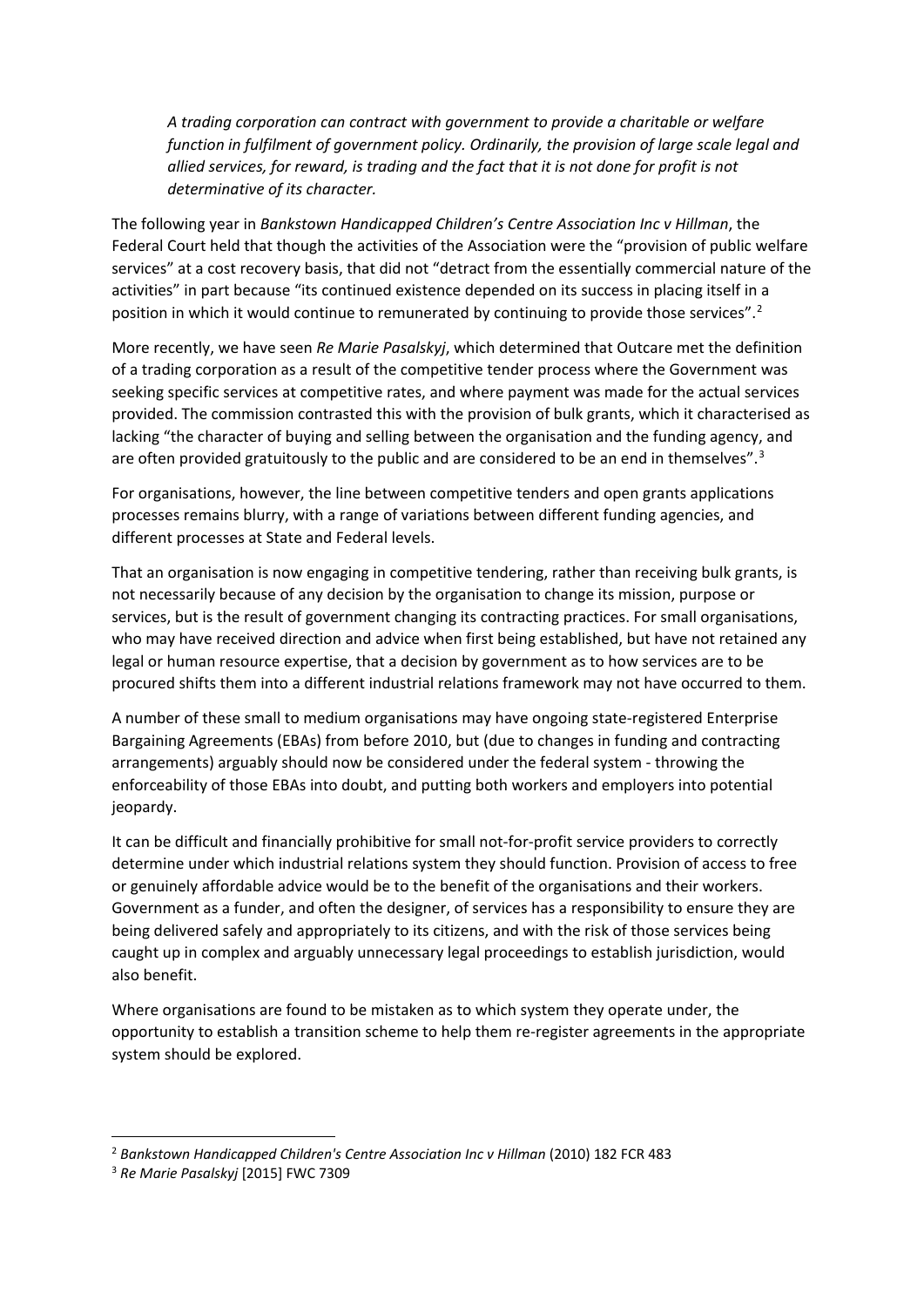Procedures at a program level could also be explored to provide advice as to whether participation in a grant-making or tendering process would of itself constitute trading.

### **Equal Remuneration Provision**

WACOSS strongly supports the inclusion of an equal remuneration provision in the Industrial Relations Act with the objective of facilitating the conduct of equal remuneration cases and other initiatives.

The community services sector was proud to advocate alongside its workers and their unions to achieve the 2012 Equal Remuneration Order by the Fair Work Commission for social and community service workers, crisis accommodation workers and disability home care workers under the *Social, Community, Home Care and Disability Services Award*.

The ERO provides for 'above Award' pay increases for social and community service workers of between 23% and 45% over an eight-year period from December 2012 to December 2020.

In 2012, the Fair Work Commission issued an Equal Remuneration Order (ERO) requiring human services agencies to pay annual increases of between 23% and 45% over 8 years (to 2020).

In Western Australia, this was followed by a 2013 decision of the Industrial Relations Commission to amend the *Crisis Assistance, Supported Housing Industry – Western Australia Interim Award 2011* and the *Social and Community Services (Western Australia) Interim Award 2011* in line with the national system to increase rates of pay.[4](#page-2-0)

WA has seen, however, the advances achieved by through the ERO and WAIRC decisions undermined by successive State Governments' refusal to accept their continued role in fully funding historically undervalued sectors.

The implementation of the Delivering Community Services in Partnership (DCSP) was intended to shift commissioning processes to outcome-based contracts, based on either tendering on the cost and quality of a fixed level of service delivery (where outcomes are specified), or tendering the level and quality of service delivered for a fixed cost. However, the extent to which we are actually seeing community service providers tendering the 'true cost' of service delivery remains debatable, particularly where existing services are being re-tendered with fixed costs and departmental expectations about ongoing service models and levels are strongly implied.

Problems have arisen where small to medium service providers in particular have lacked the knowledge and tools to be able to sustainably price longer term contracts in a changing funding environment.

This is particularly true of the ability of services to cost in increasing award wage obligations during a period in which the State Non-Government Human Services Sector (NGHSS) indexation formula has changed, and rates of indexation have dramatically diverged from award wage increases.

Over the last few years, wage growth has dropped dramatically and the gap between the Wage Price Index and the implementation path for the ERO award increases have diverged significantly. Consequently, annual pay rises are between 5% and 6%, whereas indexation had dropped below 2%.

<span id="page-2-0"></span> <sup>4</sup> *Western Australian Municipal, Administrative, Clerical and Services Union of Employees v Aboriginal Alcohol and Drug Service (AADS) (Inc) & Others* [2013] WAIRC 00795; (2013) 93 WAIG 1380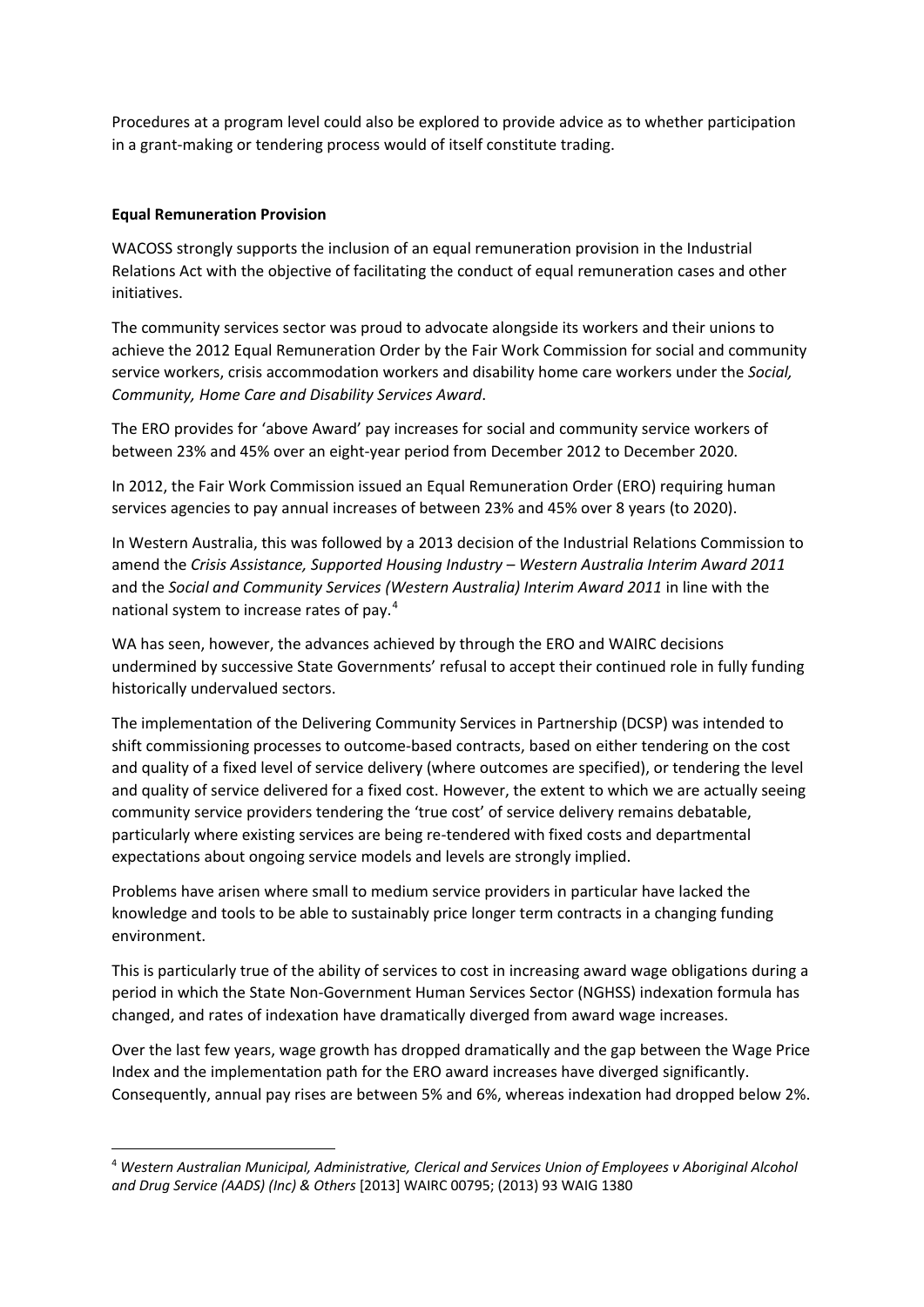With over 400 organisations providing contract services to WA Government agencies, this presents a significant impact on the sustainability of organisations, services or programs.



Research by the *Curtin Not-for-profit Initiative* in 2016/17 on 19 major WA not-for-profit agencies commissioned by WACOSS and Lotterywest found a negative financial impact on all organisations covered by the relevant awards, with the scale of the impact varying depending on whether agencies were already paying over award rates. Six of the 19 agencies reported reduced profitability or were no longer profitable in the short term and five expected a high impact, with that number rising to seven and eight respectively in the long term. Four agencies expected to become unprofitable directly as a result of the ERO. Eight organisations that were either unprofitable before the ERO or became unprofitable as a result of the ERO, deploy 182 programs which were impacted negatively by 10 per cent or more as a consequence.<sup>[5](#page-3-0)</sup>

WACOSS remains concerned that the growing gap between reduced indexation rates for service funding and scheduled award wage increases under the ERO will inevitably lead to reductions in service delivery levels and/or service quality, and is likely to threaten the ongoing financial viability of some small to medium community organisations delivering essential community services. This problem is particularly acute for wage-intensive 24/7 and after-hours services, such as women's refuges and homeless services. While contract renewal processes will provide services with the opportunity to re-price their services to meet the true cost of service delivery over time, there is a need for an interim strategy to allow services with legitimate sustainability challenges to seek transitional top-up support and/or renegotiate service levels.

Providing for the advancement of gender equity through the facilitation of state equal remuneration orders is crucial, but government must recognise it has a continued role in this space after such orders are made. As mission-driven not-for-profit organisations, our members are faced with difficult choices in balancing their commitment to deliver the best possible services and support to vulnerable and disadvantaged members of our community, and their commitment to treat their workers fairly and provide a safe and fulfilling working environment.

Where organisations are forced to cut services and staff because they are unable to afford to pay them a fair and just wage as a result of government contracting and funding decisions, the Western Australian community is left significantly poorer.

<span id="page-3-0"></span> <sup>5</sup> David Gilchrist and Penny Knight (2017) *[The 2012 Equal Remuneration Order: Sustainability Impacts on](http://www.wacoss.org.au/wp-content/uploads/2017/06/170606-WACOSS-CEWA-ERO-Report-FINAL.pdf)  [Human Services Delivery in Western Australia](http://www.wacoss.org.au/wp-content/uploads/2017/06/170606-WACOSS-CEWA-ERO-Report-FINAL.pdf)*.